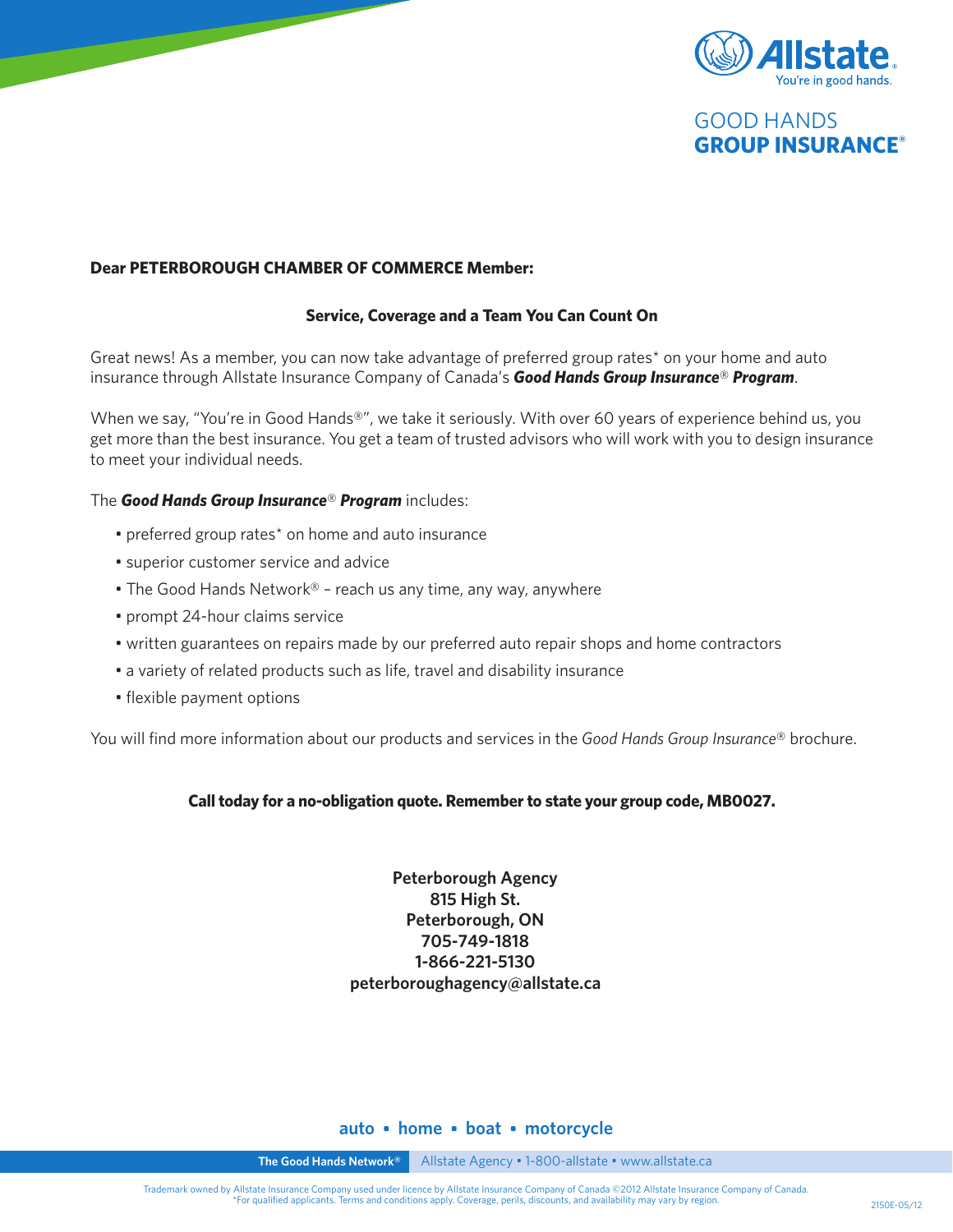

### **Other Insurance Products**

These types of insurance products may qualify for group savings:

**Rental and Seasonal** Insurance for rental or seasonal properties.

#### **Recreational**

#### **Special coverage for:**

- Boats
- Snowmobiles
- All-terrain vehicles
- Motorhomes and trailers
- Motorcycles

### WF'RE HERE FOR YOU EVERY STEP OF the Way. We will:

- give you choice, flexibility and coverage to suit your needs
- make things easy and convenient
- offer value for your money
- be here when you need us
	- *- call or visit an Allstate agency*
	- *- call 1-800-allstate*
	- *- visit www.allstate.ca*



### **The Good Hands Network®**

Allstate Agency 1-800-allstate www.allstate.ca

#### **auto • home • boat • motorcycle**

Terms and conditions apply. Coverage, perils, discounts, and availability may vary by region. \*Discount calculated based on prior term's total written (paid) premium. \*\*Rates will not be increased/surcharged if insured submits no more than one claim every six years. † Claim Forgiveness does not protect your Disappearing Deductible

<sup>††</sup>Terms and conditions apply. Allstate 25% discount offer will be applied (effective from the date of proof Rogers Smart Home Monitoring setup is provided to Allstate for a minimum of one (1) year, subject to earlier cancellation or termination of your Allstate home insurance policy and/ or your Rogers Smart Home Monitoring service or system) against your current Allstate home insurance policy premiums. Allstate condo, tenant, seasonal/rental property, motorcycle, boat and/or auto-only policyholders are not eligible for this offer. Rates and discounts subject to change. Offer available only to existing and prospective Allstate home insurance policyholders within the Rogers Smart Home Monitoring serviceable areas in Ontario and New Brunswick (where technology permits).

This information is intended for promotional purposes and is not an insurance policy or an offer of insurance. Trademark owned by Allstate Insurance Company used under licence by Allstate Insurance Company of Canada ©2013 Allstate Insurance Company of Canada



## GOOD HANDS **GROUP INSURANCE**®